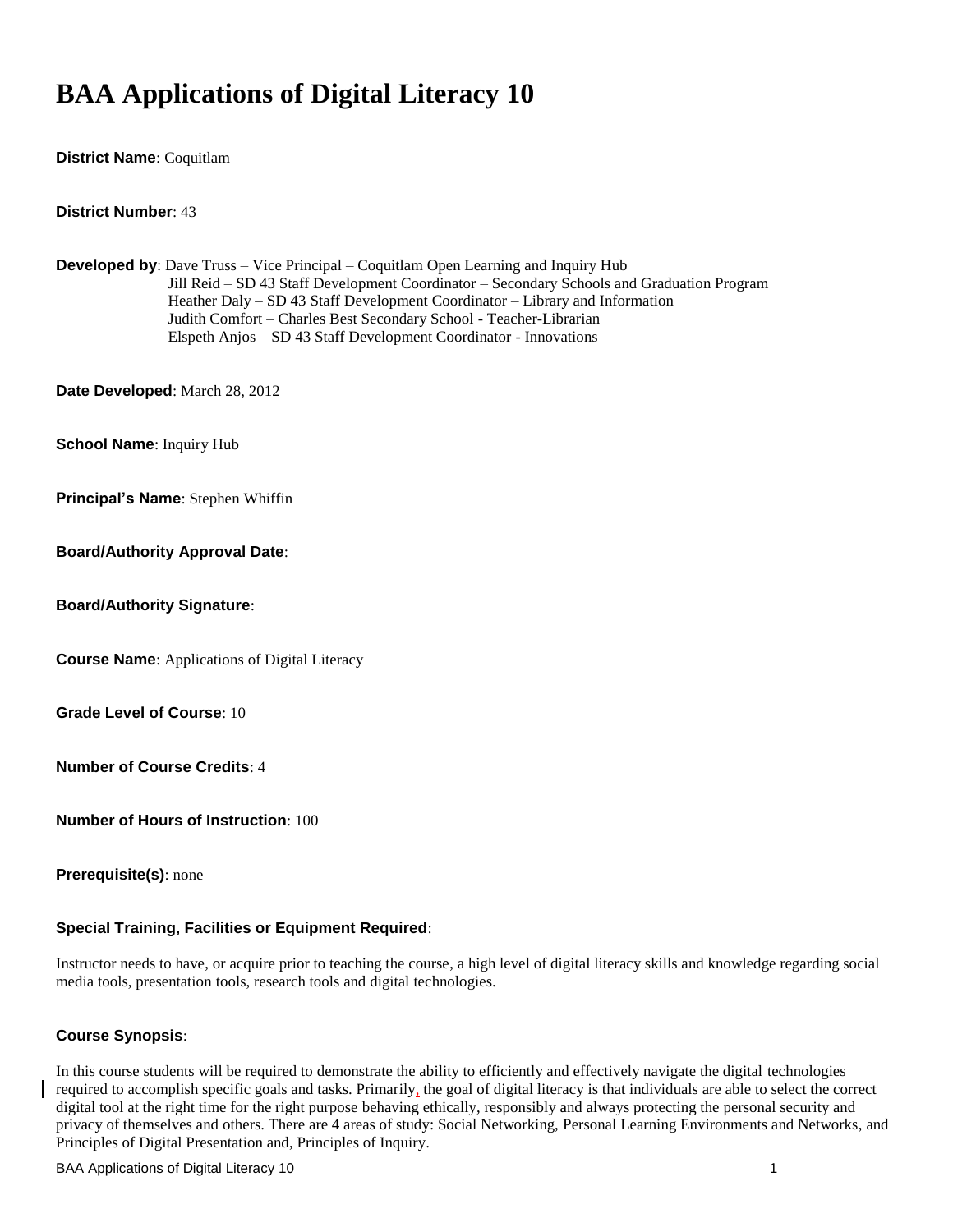## **Rationale**:

In 2012 it is imperative for citizens to be digitally literate in order to be successful contributors to their community and society. As existing and new digital technologies have become integrated into daily lives for social purposes, learning purposes, and community purposes, digital literacy is a requirement for full self-expression and participation in society. Digital literacy is defined as the ability to create, comprehend, edit, and utilize digital technologies presented through multiple formats to satisfy an intended purpose.

The course is taught through an inquiry stance requiring critical thinking, ethical decision making and reflective learning – What am I wanting to inquire in to and ..? Is it ethical/am I behaving ethically? Is it effective? Does it matter? To me? To others? Why? How do I know? Does it positively contribute to the community? What difference will my work make or do I hope to make?

The expectation is that the units of this course will not be taught in a linear fashion but outcomes will be integrated throughout learning activities in this course or integrated within other courses and once mastered, are expected to be applied across learning environments/contexts and curricular areas – integration and relevant application are paramount. It is of particular importance that the ethical uses of information – copyright, privacy, plagiarism and digital citizenship are at the forefront throughout the teaching of this course.

## **Organizational Structure**:

| <b>Unit/Topic</b> | Title                                       | Time |
|-------------------|---------------------------------------------|------|
| Unit 1            | Principles of Social Networking             | 25   |
| Unit $2$          | Personal Learning Environments and Networks | 25   |
| Unit 3            | Principles of Digital Presentation          | 25   |
| Unit 4            | Principles of Digital Inquiry               | 25   |
|                   | <b>Total Hours</b>                          | 100  |

## **Principles of Social Networking**:

**Unit 1**: In this unit students will analyse and evaluate their current digital footprint and continue to develop a digital footprint that is appropriate to the students' developmental age and stage by effectively using a variety of social networking tools to accomplish specific purposes. Social networking literacy involves the use of networking tools for the purpose of developing a community and within communities to then connect, inquire, share and collaborate.

Students will be able to…

- Use a variety of social networking tools for their intended purposes
- Analyze a task, need or goal and determine whether social networking is required/advantageous
- Demonstrate skills essential for safety and security in the digital world; protection of passwords, personal privacy, privacy of others etc.
- Analyze and evaluate their digital footprint and continue to develop it at a level that is appropriate to their current developmental stage
- Demonstrate transliterate competency using language appropriate to the audience and/or tool i.e. abbreviations for texting, one paragraph format for email etc.
- Express personal views and perspectives of themselves and as an online author
- Participate in online discussions in a value-added manner reinforcing not repeating, constructive and thoughtful criticism and feedback, offering new information and alternate perspectives
- Analyze, evaluate, and synthesize/filter for the purpose of curating information from various sources to develop a personal "infosumption" profile

## **Personal Learning Environments and Networks**

**Unit 2:** In this unit students will demonstrate the ability to learn in the digital environment by using tools to search and research, develop and follow inquiries and investigations and, organize, synthesize and reflect in a manner suited to a variety of tasks. Student will build personal networks of learning, for the purpose of sharing, collaborating and contributing to the learning of themselves and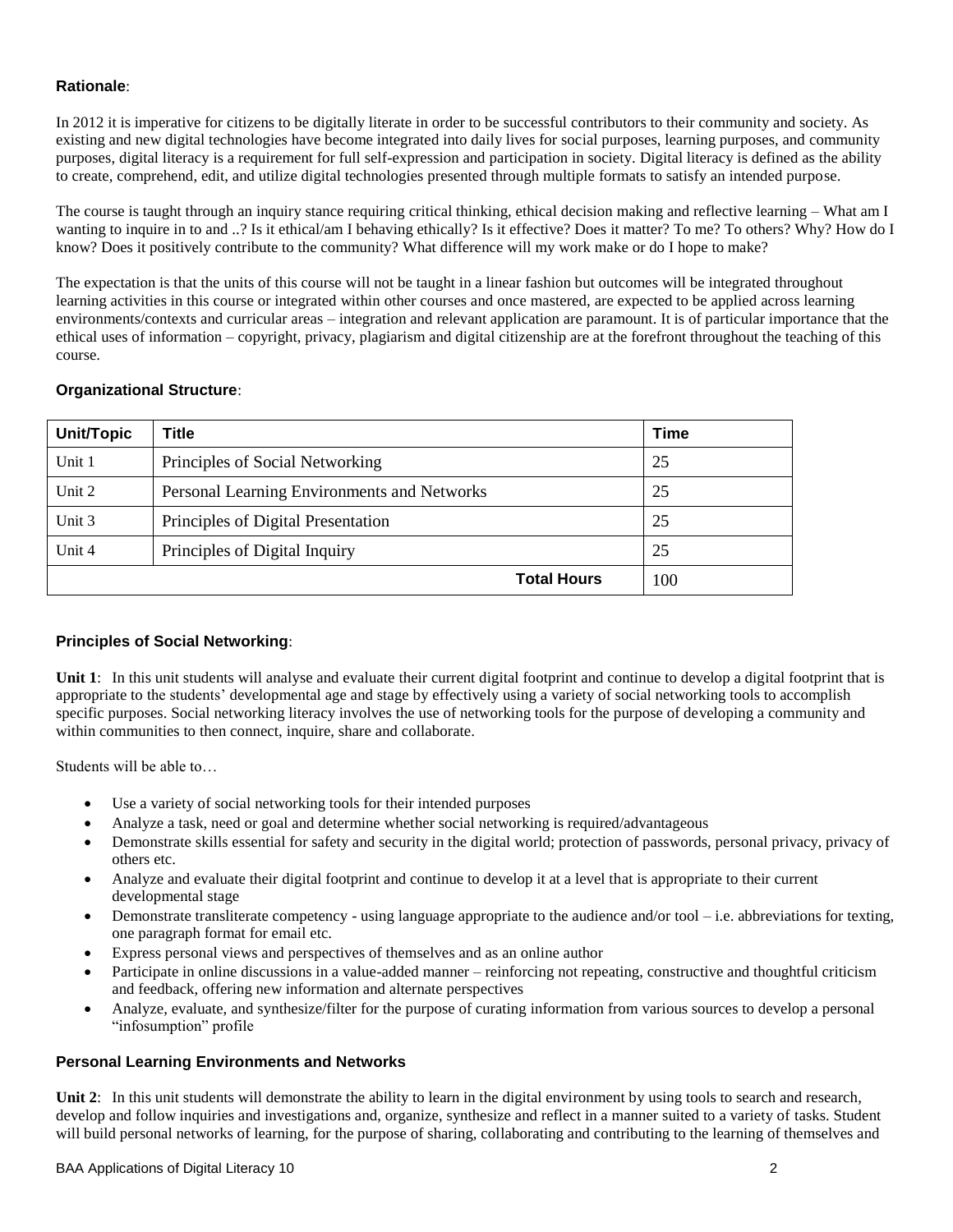others. Learning effectively in the digital environment requires students to generate and share original thinking and perspective development via the social construction of knowledge and understanding as reflected through a dynamic portfolio.

Students will be able to:

- Compare and evaluate a variety of digital learning tools for their intended purpose and as they reflect personal learning preferences and purposes - i.e. process, create, investigate, organize, evaluate, curate, synthesize, collaborate, dialogue and discourse, etc.
- Analyze, evaluate and select the appropriate learning tool to maximize effectiveness and efficiency of accomplishing a learning process
- Organize, evaluate, analyse and synthesize learning via a digital curating tool such as a digital portfolio
- Use the available learning management system to maximize the goals and purposes of a variety of learning tasks and processes
- Create products that demonstrate types of online collaboration (coordination, cooperation, co-planning, co-implementation, co-creation, and co-evaluation) using online collaborative tools
- Identify their personal digital learning profile/persona as it reflects personal learning styles and preferences
- Adapt an inquiry plan to own learning style
- Articulate and evaluate the effectiveness of their preferred tools for learning, collaborating, sharing, networking in relation to a learning goal

## **Principles of Digital Presentation**

Unit 3: In this unit students will learn the principles of effective design as related to communicating effectively through all modalities appropriate to the task and the audience in the digital environment. A key component of this unit is protecting and respecting the intellectual property rights of themselves and others.

Students will be able to…

- Express the views and perspectives of others by demonstrating respect for intellectual property by understanding copyright and plagiarism
- Express personal views and perspectives of themselves as an author and contributor
- Create and express digital content via storytelling
- Demonstrate the understanding that the impact of design has on visual presentation

## **Principles of Digital Inquiry**

**Unit 4**: In this unit students will work in the digital environment through the points of inquiry as articulated in the BCTLA Framework for Information Literacy and the 21<sup>st</sup> Century Learner.

Students will be able to…

- Analyze, evaluate and select the appropriate digital tools for a particular stage of inquiry
- Demonstrate overtly the innate human drive to being an inquiry learner connect/wonder, investigate, construct, express and reflect
- Effectively utilize a research process when investigating an inquiry
- Independently and strategically manage/control inquiry skills toward a particular goal or purpose
- Evaluate the authenticity and reliability of information
- Seek out and engage with mentors and experts

#### **Instructional Component**:

- Inquiry stance as primary process for instructional engagement with a variety of content student selected, teacher identified and/or mandated by curriculum
	- o On-going nature of the inquiry cycle as initial questions lead to greater questions which lead to the need for ongoing reflection and revision - synthesizing, analysing, evaluating etc.
- A variety of individual, partner, small and whole community learning experiences both face to face and digitally as appropriate to task – principles of effective group work always being utilized
- Structured dialogue and discourse- synchronously and asynchronously, face to face and digitally

BAA Applications of Digital Literacy 10 3 3